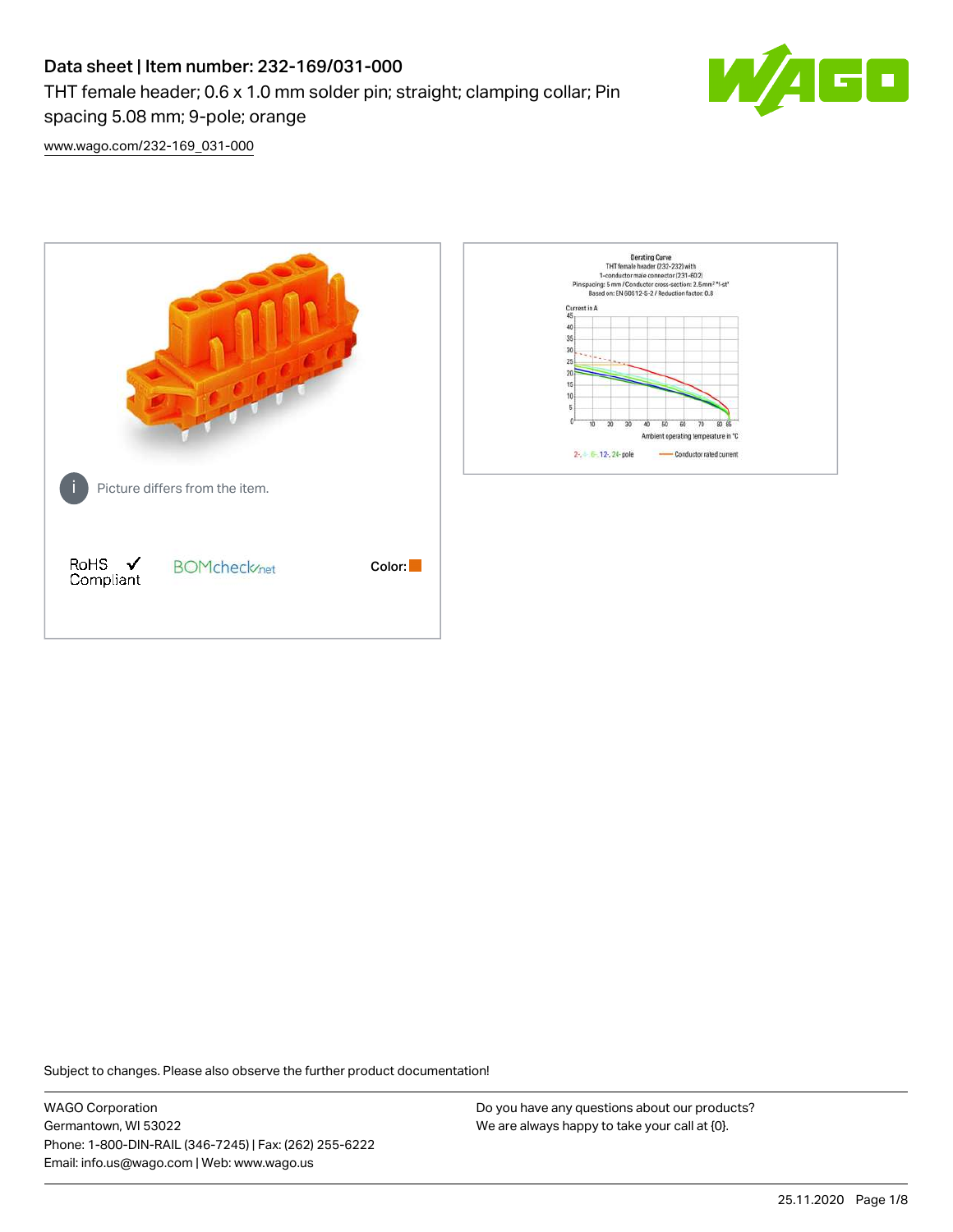



#### Item description

- $\blacksquare$ Horizontal or vertical PCB mounting via straight or angled solder pins
- П For board-to-board and board-to-wire connections
- $\blacksquare$ Touch-proof PCB outputs
- $\blacksquare$ Easy-to-identify PCB inputs and outputs
- $\blacksquare$ With coding fingers

#### Safety information 1:

The MCS - MULTI CONNECTION SYSTEM includes connectors without breaking capacity in accordance with DIN EN 61984. When used as intended, these connectors must not be connected/disconnected when live or under load. The circuit design should ensure header pins, which can be touched, are not live when unmated.

## Data Electrical data

Subject to changes. Please also observe the further product documentation!

WAGO Corporation Germantown, WI 53022 Phone: 1-800-DIN-RAIL (346-7245) | Fax: (262) 255-6222 Email: info.us@wago.com | Web: www.wago.us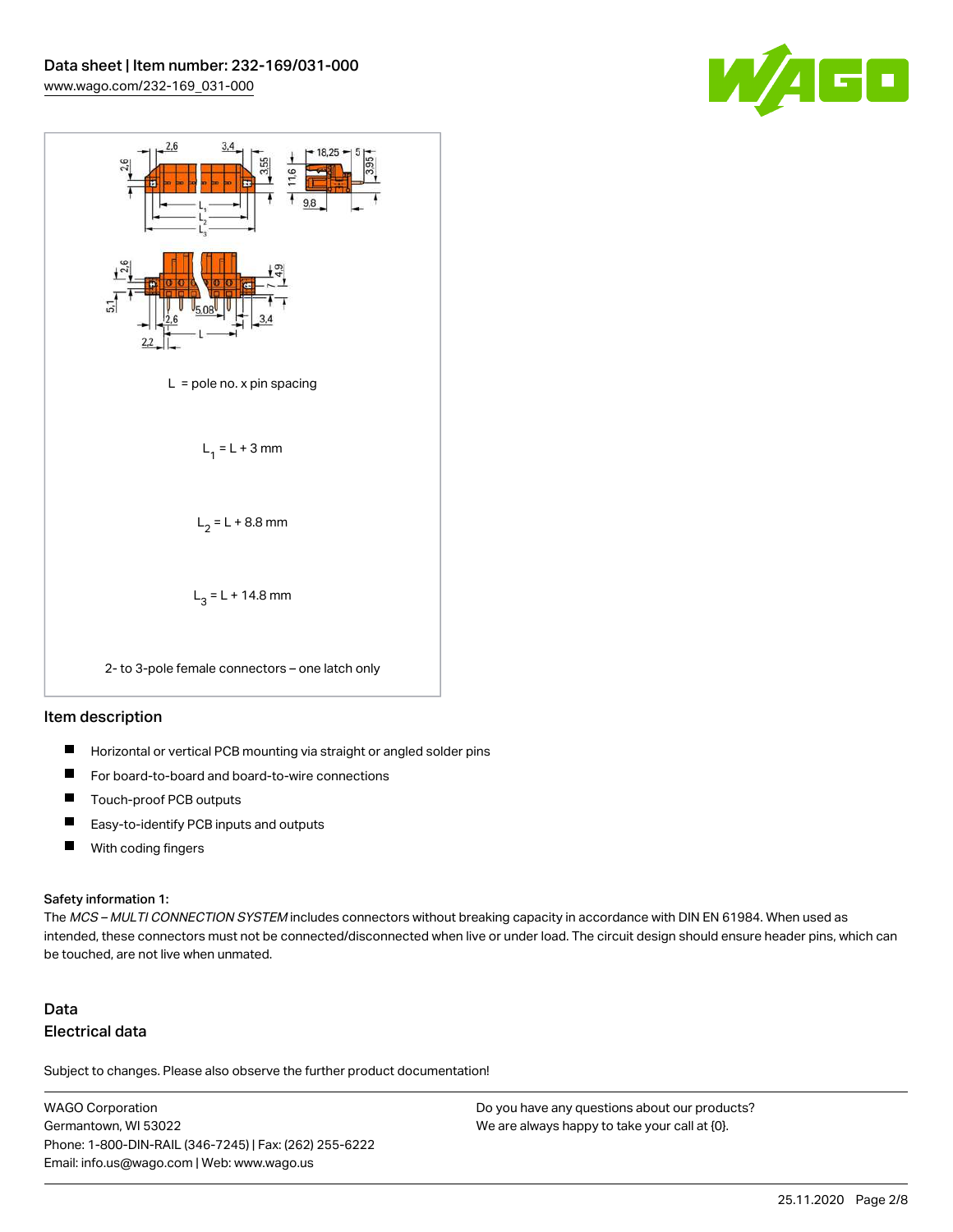

## Ratings per IEC/EN 60664-1

| Ratings per                 | IEC/EN 60664-1                                                        |
|-----------------------------|-----------------------------------------------------------------------|
| Rated voltage (III / 3)     | 320 V                                                                 |
| Rated surge voltage (III/3) | 4 <sub>k</sub> V                                                      |
| Rated voltage (III/2)       | 320 V                                                                 |
| Rated surge voltage (III/2) | 4 <sub>k</sub> V                                                      |
| Nominal voltage (II/2)      | 630 V                                                                 |
| Rated surge voltage (II/2)  | 4 <sub>k</sub> V                                                      |
| Rated current               | 12A                                                                   |
| Legend (ratings)            | $(III / 2)$ $\triangle$ Overvoltage category III / Pollution degree 2 |

## Ratings per UL 1059

| Approvals per                  | UL 1059 |
|--------------------------------|---------|
| Rated voltage UL (Use Group B) | 300 V   |
| Rated current UL (Use Group B) | 15 A    |
| Rated voltage UL (Use Group D) | 300 V   |
| Rated current UL (Use Group D) | 10 A    |

## Ratings per UL 1977

| Rated voltage UL 1977 | 600 <sup>V</sup><br>. |
|-----------------------|-----------------------|
| Rated current UL 1977 |                       |

## Ratings per CSA

| Approvals per                   | CSA   |
|---------------------------------|-------|
| Rated voltage CSA (Use Group B) | 300 V |
| Rated current CSA (Use Group B) | 15 A  |
| Rated voltage CSA (Use Group D) | 300 V |
| Rated current CSA (Use Group D) | 10 A  |

## Connection data

| Pole No.                          |  |
|-----------------------------------|--|
| Total number of connection points |  |
| Total number of potentials        |  |
| Number of connection types        |  |
| Number of levels                  |  |

Subject to changes. Please also observe the further product documentation!

| <b>WAGO Corporation</b>                                | Do you have any questions about our products? |
|--------------------------------------------------------|-----------------------------------------------|
| Germantown, WI 53022                                   | We are always happy to take your call at {0}. |
| Phone: 1-800-DIN-RAIL (346-7245)   Fax: (262) 255-6222 |                                               |
| Email: info.us@wago.com   Web: www.wago.us             |                                               |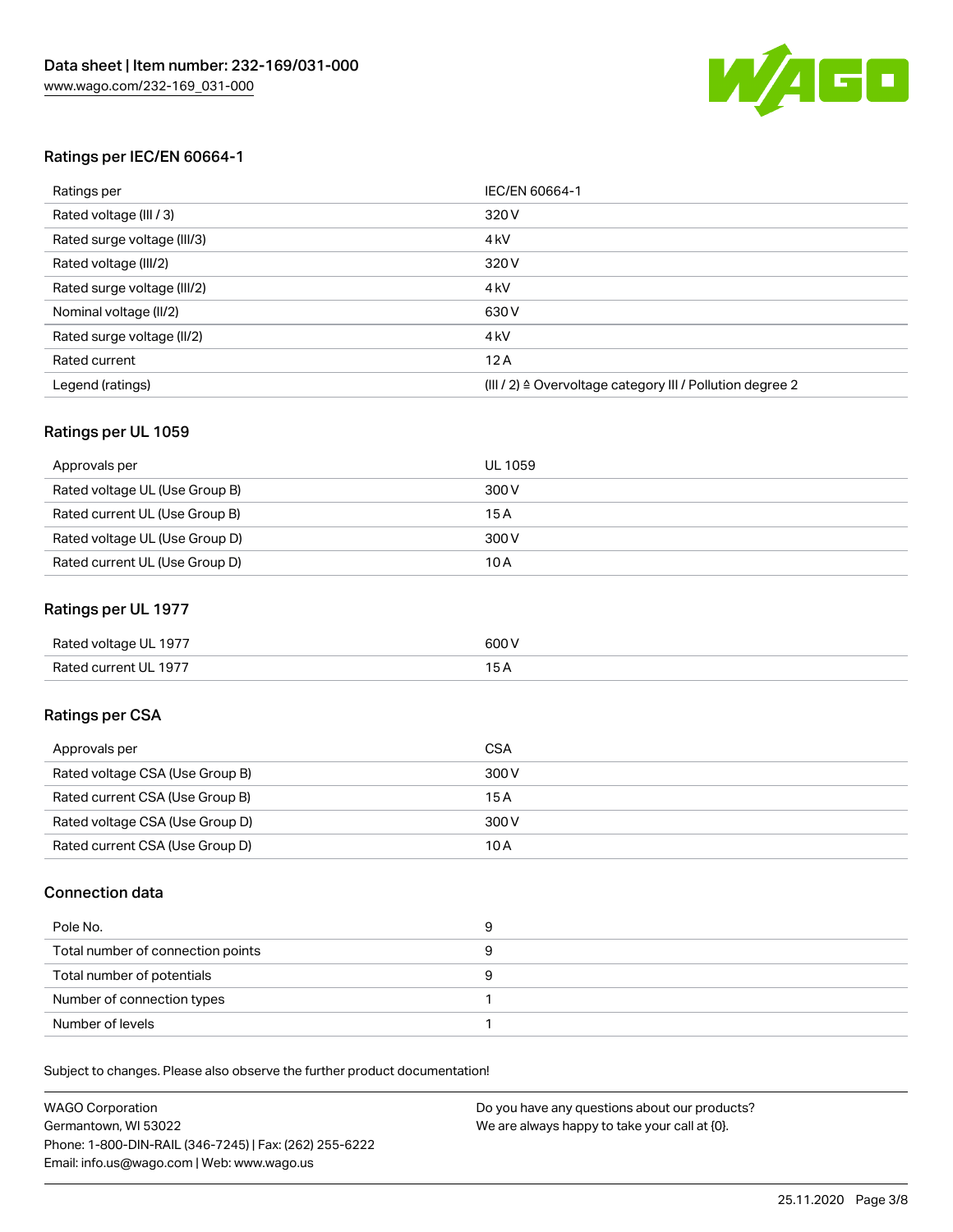

## Physical data

| Pin spacing                          | 5.08 mm / 0.2 inch    |
|--------------------------------------|-----------------------|
| Width                                | 60.52 mm / 2.383 inch |
| Height                               | 23.25 mm / 0.915 inch |
| Height from the surface              | 18.25 mm / 0.719 inch |
| Depth                                | 11.6 mm / 0.457 inch  |
| Solder pin length                    | $5 \,\mathrm{mm}$     |
| Solder pin dimensions                | $0.6 \times 1$ mm     |
| Drilled hole diameter with tolerance | $1.3$ $(+0.1)$ mm     |

## Mechanical data

| Mounting type | Mounting flange       |
|---------------|-----------------------|
| Mounting type | Feed-through mounting |
|               | Panel mounting        |

## Plug-in connection

| Contact type (pluggable connector) | Female connector/socket |
|------------------------------------|-------------------------|
| Connector (connection type)        | for PCB                 |
| Mismating protection               | No                      |
| Mating direction to the PCB        | 90°                     |

## PCB contact

| PCB contact                         | THT                                        |
|-------------------------------------|--------------------------------------------|
| Solder pin arrangement              | over the entire female connector (in-line) |
| Number of solder pins per potential |                                            |

## Material Data

| Color                       | orange           |
|-----------------------------|------------------|
| Material group              |                  |
| Insulation material         | Polyamide (PA66) |
| Flammability class per UL94 | V0               |
| Contact material            | Copper alloy     |
| Contact plating             | tin-plated       |
| Fire load                   | 0.148 MJ         |
| Weight                      | 8.4g             |

Subject to changes. Please also observe the further product documentation!

| <b>WAGO Corporation</b>                                | Do you have any questions about our products? |
|--------------------------------------------------------|-----------------------------------------------|
| Germantown, WI 53022                                   | We are always happy to take your call at {0}. |
| Phone: 1-800-DIN-RAIL (346-7245)   Fax: (262) 255-6222 |                                               |
| Email: info.us@wago.com   Web: www.wago.us             |                                               |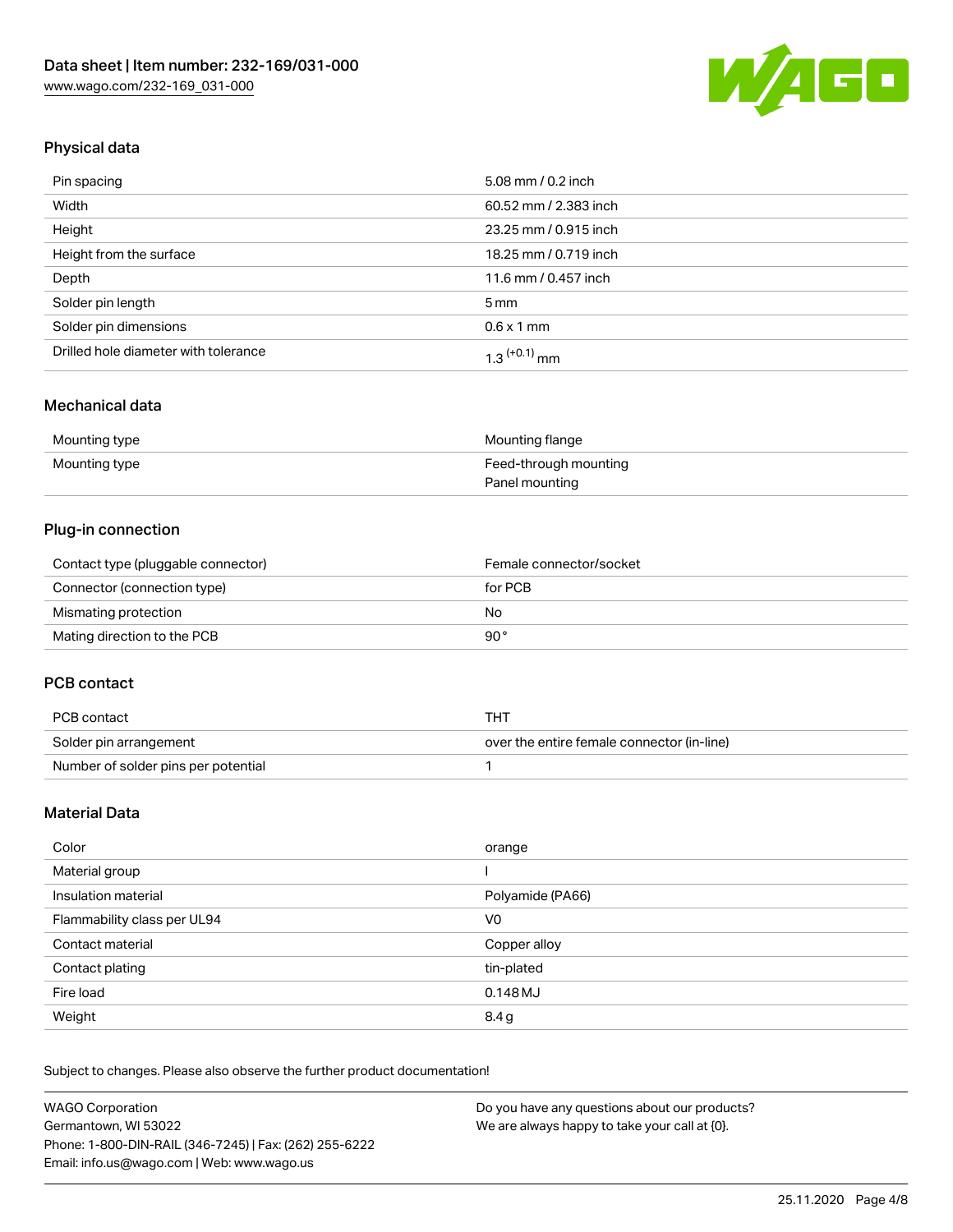

#### Environmental Requirements

| Limit temperature range | . +85 °C<br>-60 |
|-------------------------|-----------------|
|-------------------------|-----------------|

#### Commercial data

| Product Group         | 3 (Multi Conn. System) |
|-----------------------|------------------------|
| Packaging type        | <b>BOX</b>             |
| Country of origin     | DE                     |
| <b>GTIN</b>           | 4055143056649          |
| Customs tariff number | 85366990990            |

#### Approvals / Certificates

#### Ship Approvals

|                           |                             |                                 | Certificate |
|---------------------------|-----------------------------|---------------------------------|-------------|
| Logo                      | Approval                    | <b>Additional Approval Text</b> | name        |
| ABS.                      | <b>ABS</b>                  | $\overline{\phantom{0}}$        | $19 -$      |
|                           | American Bureau of Shipping |                                 | HG15869876- |
|                           |                             |                                 | <b>PDA</b>  |
|                           |                             |                                 |             |
|                           | <b>BV</b>                   | IEC 60998                       | 11915/D0 BV |
| 蓼                         | Bureau Veritas S.A.         |                                 |             |
|                           |                             |                                 |             |
| <b>BUREAU</b><br>VERITAST |                             |                                 |             |

#### UL-Approvals

| Logo                  | Approval                             | <b>Additional Approval Text</b> | Certificate<br>name |
|-----------------------|--------------------------------------|---------------------------------|---------------------|
| $\boldsymbol{\theta}$ | UL<br>UL International Germany GmbH  | <b>UL 1977</b>                  | E45171              |
| □                     | UR<br>Underwriters Laboratories Inc. | <b>UL 1059</b>                  | E45172<br>sec. 18   |

#### **Counterpart**



#### Item no.231-639

1-conductor male connector; 2.5 mm²; Pin spacing 5.08 mm; 9-pole; 2,50 mm²; orange [www.wago.com/231-639](https://www.wago.com/231-639)

Subject to changes. Please also observe the further product documentation!

WAGO Corporation Germantown, WI 53022 Phone: 1-800-DIN-RAIL (346-7245) | Fax: (262) 255-6222 Email: info.us@wago.com | Web: www.wago.us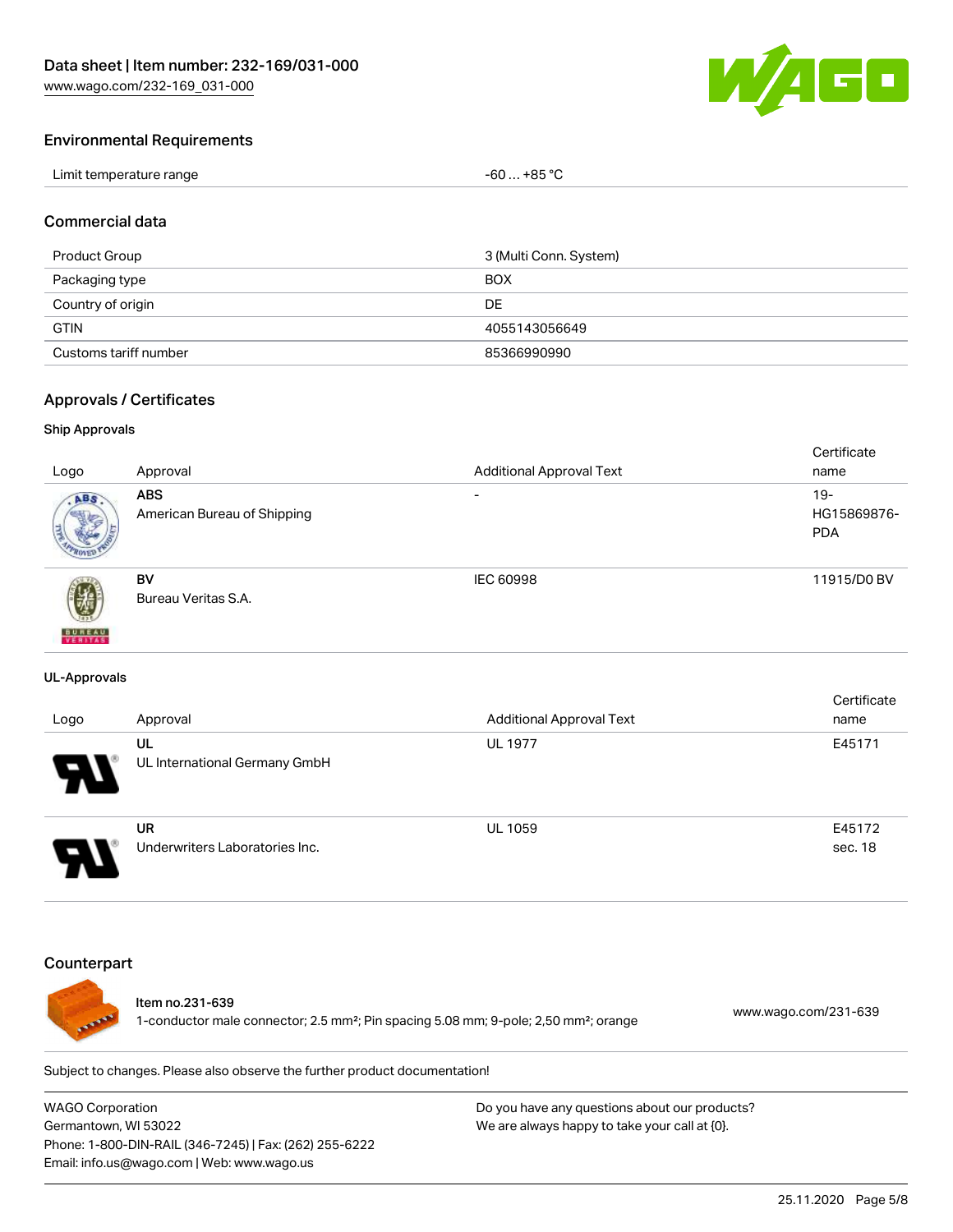

## Compatible products

| check      |                                                                                                                            |                      |
|------------|----------------------------------------------------------------------------------------------------------------------------|----------------------|
|            | Item no.: 210-136<br>Test plug; 2 mm Ø; with 500 mm cable                                                                  | www.wago.com/210-136 |
|            | Item no.: 210-137<br>Test plug; 2.3 mm $\emptyset$ ; with 500 mm cable                                                     | www.wago.com/210-137 |
|            | Item no.: 231-661<br>Test plugs for female connectors; for 5 mm and 5.08 mm pin spacing; 2,50 mm <sup>2</sup> ; light gray | www.wago.com/231-661 |
| assembling |                                                                                                                            |                      |
|            | Item no.: 231-194<br>Self-tapping screw; B 2.2x13, fixing hole 1.8 mm Ø                                                    | www.wago.com/231-194 |
|            | Item no.: 231-195<br>Screw with nut; M2x12; for fixing element                                                             | www.wago.com/231-195 |
|            | Item no.: 231-295<br>Screw with nut                                                                                        | www.wago.com/231-295 |
|            |                                                                                                                            |                      |

## Downloads Documentation

#### Additional Information

Germantown, WI 53022

Phone: 1-800-DIN-RAIL (346-7245) | Fax: (262) 255-6222

Email: info.us@wago.com | Web: www.wago.us

| Technical explanations                                                                                                                                                 | Apr 3, 2019                                   | pdf<br>3.6 MB | Download |
|------------------------------------------------------------------------------------------------------------------------------------------------------------------------|-----------------------------------------------|---------------|----------|
| <b>CAD files</b>                                                                                                                                                       |                                               |               |          |
| CAD data                                                                                                                                                               |                                               |               |          |
| 2D/3D Models 232-169/031-000                                                                                                                                           |                                               | <b>URL</b>    | Download |
| <b>PCB Design</b>                                                                                                                                                      |                                               |               |          |
| Symbol and Footprint 232-169/031-000                                                                                                                                   |                                               | URL           | Download |
| CAx data for your PCB design, consisting of "schematic symbols and PCB footprints",<br>allow easy integration of the WAGO component into your development environment. |                                               |               |          |
| <b>Supported formats:</b>                                                                                                                                              |                                               |               |          |
| ш<br>Accel EDA 14 & 15                                                                                                                                                 |                                               |               |          |
| ш<br>Altium 6 to current version                                                                                                                                       |                                               |               |          |
| ш<br>Cadence Allegro                                                                                                                                                   |                                               |               |          |
| Subject to changes. Please also observe the further product documentation!                                                                                             |                                               |               |          |
| <b>WAGO Corporation</b>                                                                                                                                                | Do you have any questions about our products? |               |          |

We are always happy to take your call at {0}.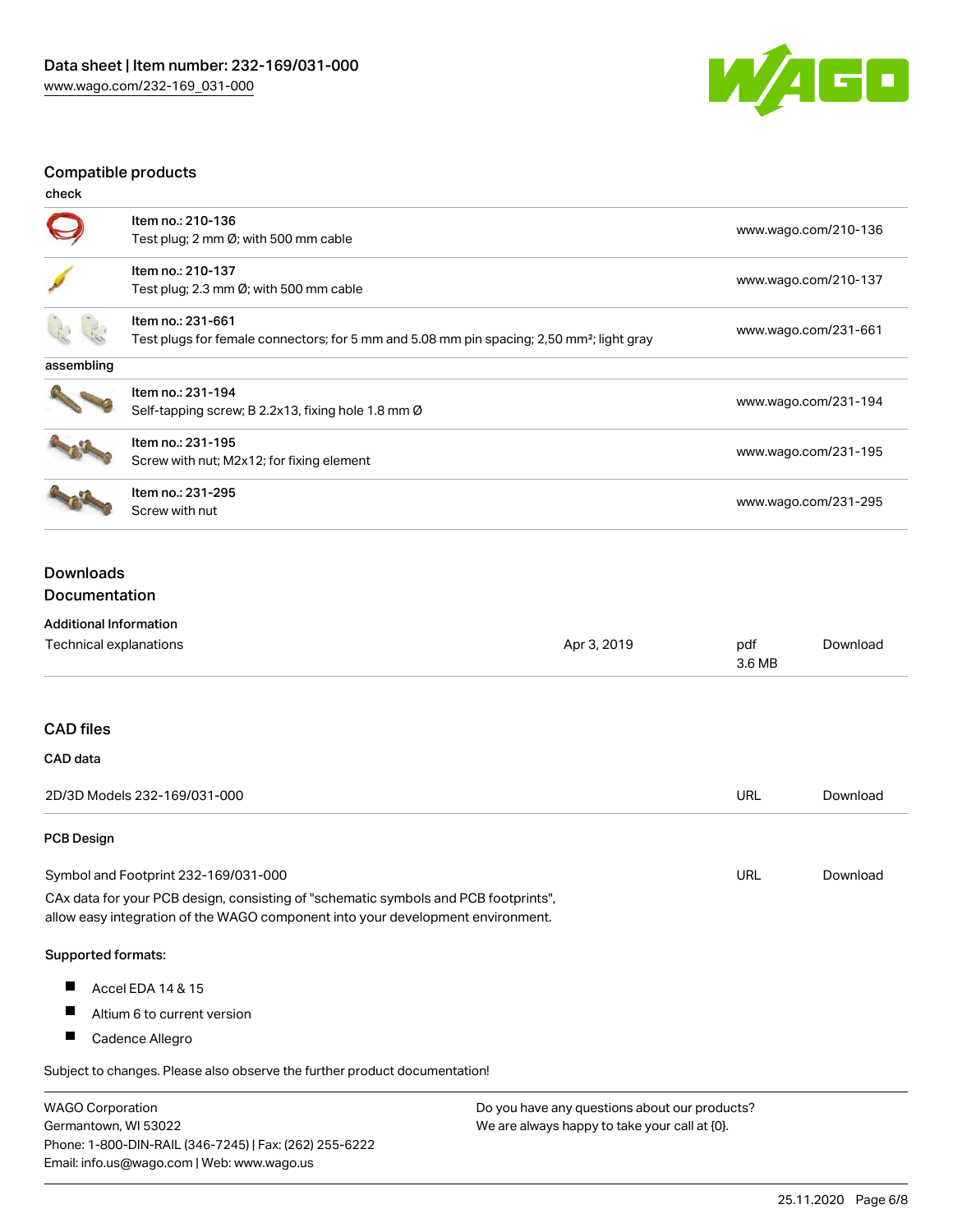W/AGC

- $\blacksquare$ **DesignSpark**
- $\blacksquare$ Eagle Libraries
- $\blacksquare$ KiCad
- $\blacksquare$ Mentor Graphics BoardStation
- П Mentor Graphics Design Architect
- $\blacksquare$ Mentor Graphics Design Expedition 99 and 2000
- $\blacksquare$ OrCAD 9.X PCB and Capture
- $\blacksquare$ PADS PowerPCB 3, 3.5, 4.X, and 5.X
- $\blacksquare$ PADS PowerPCB and PowerLogic 3.0
- $\blacksquare$ PCAD 2000, 2001, 2002, 2004, and 2006
- $\blacksquare$ Pulsonix 8.5 or newer
- STL  $\blacksquare$
- $\blacksquare$ 3D STEP
- $\blacksquare$ TARGET 3001!
- $\blacksquare$ View Logic ViewDraw
- $\blacksquare$ Quadcept
- П Zuken CadStar 3 and 4
- $\blacksquare$ Zuken CR-5000 and CR-8000

PCB Component Libraries (EDA), PCB CAD Library Ultra Librarian

#### CAE data

ZUKEN Portal 232-169/031-000 URL [Download](https://www.wago.com/us/d/Zuken_URLS_232-169_031-000)

#### Installation Notes

Application

Subject to changes. Please also observe the further product documentation!

WAGO Corporation Germantown, WI 53022 Phone: 1-800-DIN-RAIL (346-7245) | Fax: (262) 255-6222 Email: info.us@wago.com | Web: www.wago.us